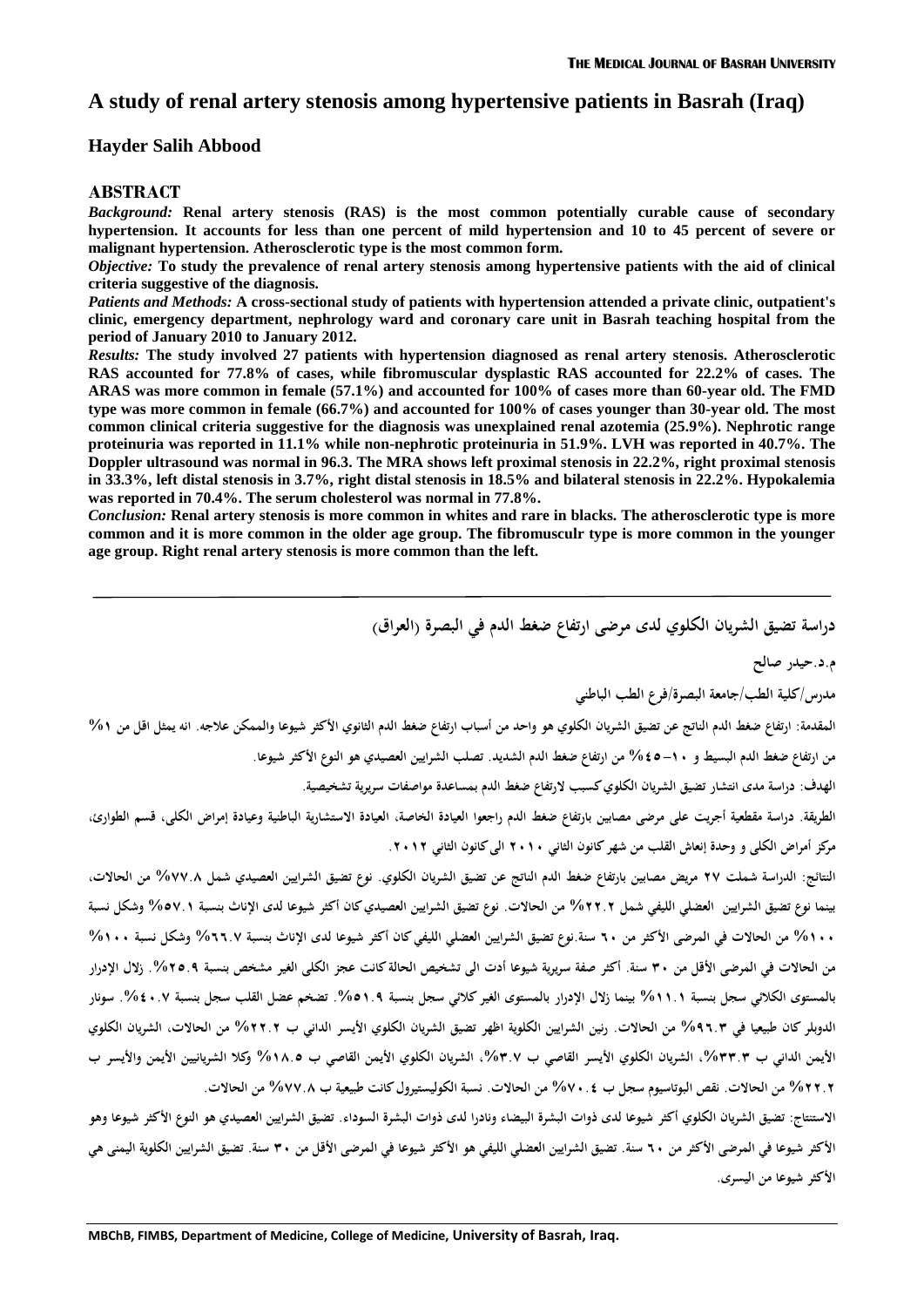### **INTRODUCTION**

enal artery stenosis (RAS) is the most common potentially curable cause of secondary hypertension. It probably and artery stenosis (RAS) is the most<br>common potentially curable cause of Januar<br>occurs in less than 1 percent of patients with hyper mild hypertension.<sup>[1]</sup> By comparison, between patien 10 and 45 percent of severe or malignant hypertension have renal artery stenosis. It can be detected in patients with other evidence of atherosclerosis, such as coronary artery disease (10-14 percent) and peripheral arterial and aortic disease  $(24-35 \text{ percent})$ .<sup>[2]</sup> It is caused by ye a heterogeneous group of conditions, including atherosclerosis (ARAS), fibromuscular dysplasia (FMD), vasculitis, neurofibromatosis, congenital bands, and extrinsic compression, and radiation. [3] Atherosclerosis accounts for approximately 90% of the lesions and typically involves the ostium and/ or proximal one-third of the renal artery and often the adjacent aorta. [4] However, segmental and diffuse intrarenal atherosclerosis may also be observed, especially in advanced cases.<sup>[5]</sup> The prevalence of ARAS 4. Un increases with advancing ageand with the presence of traditional cardiovascular risk factors. Among patients with hypertension, ARAS is observed in only  $1\%$  to  $6\%$ ,  $[6-8]$ whereas the incidence of ARAS is more than patients 30% in patients undergoing cardiac catheterization<sup>[9,10]</sup> and more than 50% in elderly patients with known atherosclerotic disease.<sup>[11,12]</sup> Atherosclerotic renal artery 8. U stenosis results in a progressive loss of renal mass and function over time.<sup>[13,14]</sup> Among adult, A FMD is more common among females. In most large series, 85-90% of cases are in women. There does not appear to be a female predominance in children.<sup>[15]</sup> It accounts for 10- cor 15 percent of cases in adult under the age of 50 years and 35-50 percent of cases in children.<sup>[16-</sup> o  $^{20}$  The lesion usually involves the mid to distal vessel. It is bilateral in 35 to 50 percent and nearly half of those have extra renal involvement.<sup>[21,22]</sup> It can be an incidental pa finding. In one review, FMD was observed in 71 of 1862 renal arteriogram (4 percent) obtained in kidney potential donors.<sup>[23]</sup>

## **PATIENTS AND METHODS**

This is a cross-sectional study of patients with hypertension attended a private clinic, outpatients clinic, emergency ward, nephrology

ward and coronary care unit in Basra teaching hospital from the period of January 2010 to January 2012. A total of three thousand patients with hypertension were studied. Renovasular hypertension was diagnosed in twenty seven patients and was included in this study. Other 2973 patients were excluded from the study. The inclusion criteria as a clinical clue to the diagnosis of renal artery stenosis in hypertensive patients were including:<sup>[24]</sup>

- 1. Onset of hypertension before age of 30 years, particularly, if there is negative family history and no other risk factors for hypertension (e.g. obesity) or severe hypertension after age 55 years.
- 2. Accelerated, resistant or malignant hypertension.
- 3. Development of new azotemia or worsening of renal function more than 30 percent from baseline after initiation of angiotensin converting enzyme inhibitors or angiotensin receptor blockers.
- 4. Unexplained atrophic kidney or size discrepancy  $> 1.5$  cm between kidneys.
- 5. Sudden, unexplained and recurrent flash pulmonary edema.
- 6. Unexplained renal dysfunction, including starting renal replacement treatment.
- 7. Multivessel coronary artery disease or peripheral vascular disease.
- 8. Unexplained congestive heart failure or refractory angina.

Accelerated hypertension was defined as acute rise in blood pressure over a previously well controlled hypertension. Resistant hypertension was defined as inadequate blood pressure control in a patient adhering to therapeutic doses of three appropriate antihypertensive agents at optimal doses including diuretic. Malignant hypertension was defined as severe hypertension with signs of target organ damage e.g. acute kidney injury, retinal hemorrhages or papilledema, heart failure or neurologic disturbance. Flash pulmonary edema was defined as recurrent episodes of acute pulmonary edema.<sup>[25]</sup> History was taken including the age, gender, duration of hypertension, previous controllable state of hypertension, comorbidities and smoking history. The race of the patients was observed. Body mass index (BMI) using the weight and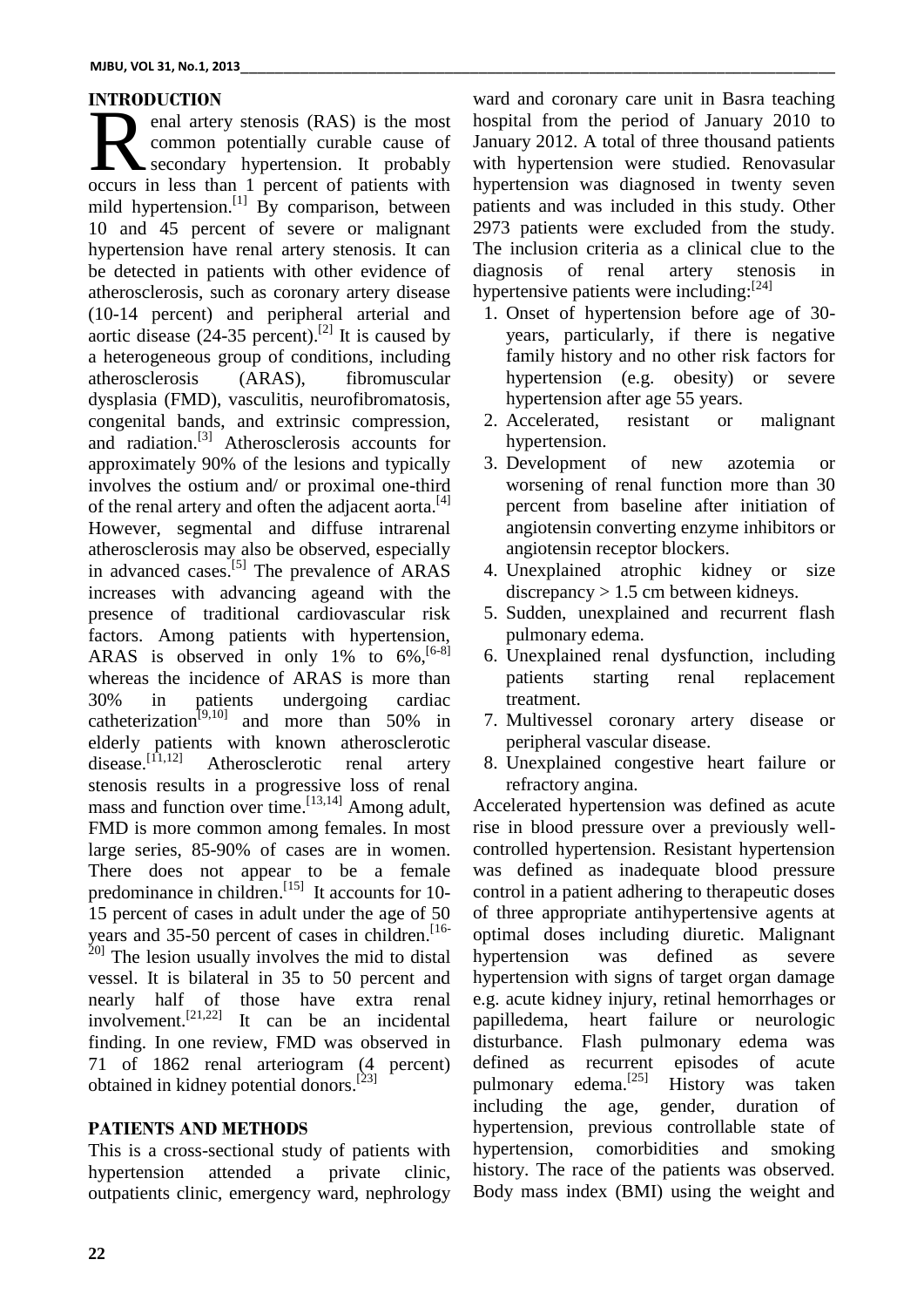the height with the formula  $(BMI=wt./ht.^2)$  and classifying BMI into: normal (15.5-24.9), overweight  $(25-29.9)$  and obese  $( $30$ )$  was measured. Blood pressure was measured using mercury sphygmomanometer in a quiet room; with the patients relax in a seated position, no tea, coffee or smoking for at least 30 min prior to measurement and 1 minute apart for two measurements.<sup>[26]</sup> Hypertension was classified CKD, according to European society of hypertension<sup>[27]</sup> into:

- 1. Stage 1 (systolic) 140-159/ (diastolic) 90- 99.
- 2. Stage 2 (systolic) 160-179/ (diastolic) 100- 109.
- 3. Stage 3 (systolic) more than 180/ (diastolic) more than 110.

A control state was assessed by blood pressure measurement every 2 weeks to assess the efficacy of the drugs and hence the control state. Abdominal examination for renal artery bruit using deep auscultation at the lateral upper site of the umbilicus or at the lumbar region. Investigations were done and include the following: complete blood count (CBC), fasting blood sugar (70-110 mg/dl), blood urea (16-40 mg/dl), serum creatinine (0.6-1.1 mg/dl), fasting serum cholesterol (<190 mg/dl), serum potassium (3.5-5.3 mEq/l), electrocardiography for evidence of left ventricular hypertrophy or ischemia, chest x-ray for evidence of heart failure and pulmonary edema, abdominal ultrasound for renal size, cortical thickness and parenchymal echogenicity, Doppler ultrasound of the renal arteries for renal resistive index, CT renal angiography or MR renal angiography for anatomic localization of the stenosis and conventional renal angiography in some cases especially prior to intervention provided that eGFR is >30ml/min/1.<sup>73m2</sup> in case of renal To insufficiency. Statistical analyses were performed using SPSS (version 15), the data were expressed as numbers and percentages. Chi-square was used as a test of significance. value <0.05 is considered as significant.

### **RESULTS**

Twenty seven patients with renal artery stenosis were studied. (Table-1), shows sociodemographic characteristics of the patients. The mean age was  $49.7 \pm 13.9$  SD,  $3(11.1\%)$ patients were less than 30 years, 10(37%) were

) and from 31-60 years and 14(51.9%) were more than 61 years. Eleven (40.6%) were males and 16(59.3%) were females. Fifteen (55.6%) patients were of normal weight, 10(37%) were overweight and 2(7.4%) were obese. All patients (100%) were of white race. Eleven patients (40.7%) were smokers and 16(59.3%) were non smokers. Six (22.2%) patients had CKD, 2(7.4%) had DM, 3(11.1%) had IHD, 1(3.7%) had HF, 2(7.4%) had PVD and 13(48.1%) had no comorbidity.

| <b>Variables</b>           |                | No. (%)         |  |
|----------------------------|----------------|-----------------|--|
| Mean age in years $\pm$ SD |                | $49.7 \pm 13.9$ |  |
| Age                        | < 30           | 3(11.1)         |  |
| distribution in            | $31 - 60$      | 10(37)          |  |
| years                      | >60            | 14 (51.9)       |  |
|                            | 15.5-24.9      | 15(55.6)        |  |
| BMI<br>distribution        | 25-29.9        | 10(37)          |  |
|                            | $>30$          | 2(7.4)          |  |
|                            | Male           | 11(40.7)        |  |
| Gender                     | Female         | 16(59.3)        |  |
| Race                       | White          | 27 (100)        |  |
|                            | <b>Black</b>   | 0(0)            |  |
|                            | <b>Smokers</b> | 11(40.7)        |  |
| <b>Smoking</b>             | Non smokers    | 16(59.3)        |  |
|                            | DM             | 2(7.4)          |  |
|                            | <b>CKD</b>     | 6(22.2)         |  |
|                            | <b>IHD</b>     | 3(11.1)         |  |
| Comorbidity                | ΗF             | 1(3.7)          |  |
|                            | <b>PVD</b>     | 2(7.4)          |  |
|                            | No             | 13(48.1)        |  |

*Table 1. Sociodemographic characteristics of patients with renal artery stenosis.*

Table-2, shows renal artery stenosis patient's results. Atherosclerotic RAS accounts for 77.8% of cases, while, fibromuscular dysplastic RAS accounts for 22.2%. The clinical criteria for diagnosis were HT <30 years in 3.7%, recent severe HT >55 years in 11.1%, malignant HT in 3.7%, resistant HT in 14.8%, accelerated HT in 18.5%, flash pulmonary edema in 7.4%, PVD in 3.7%, discrepancy in renal size >1.5cm in 7.4%, unexplained renal azotemia in 25.9% and incidental in 3.7%. Urine protein was negative in 37%, non nephrotic in 51.9% and nephrotic in 11.1%. The CXR was normal in 77.8% and shows pulmonary congestion in 22.2%. The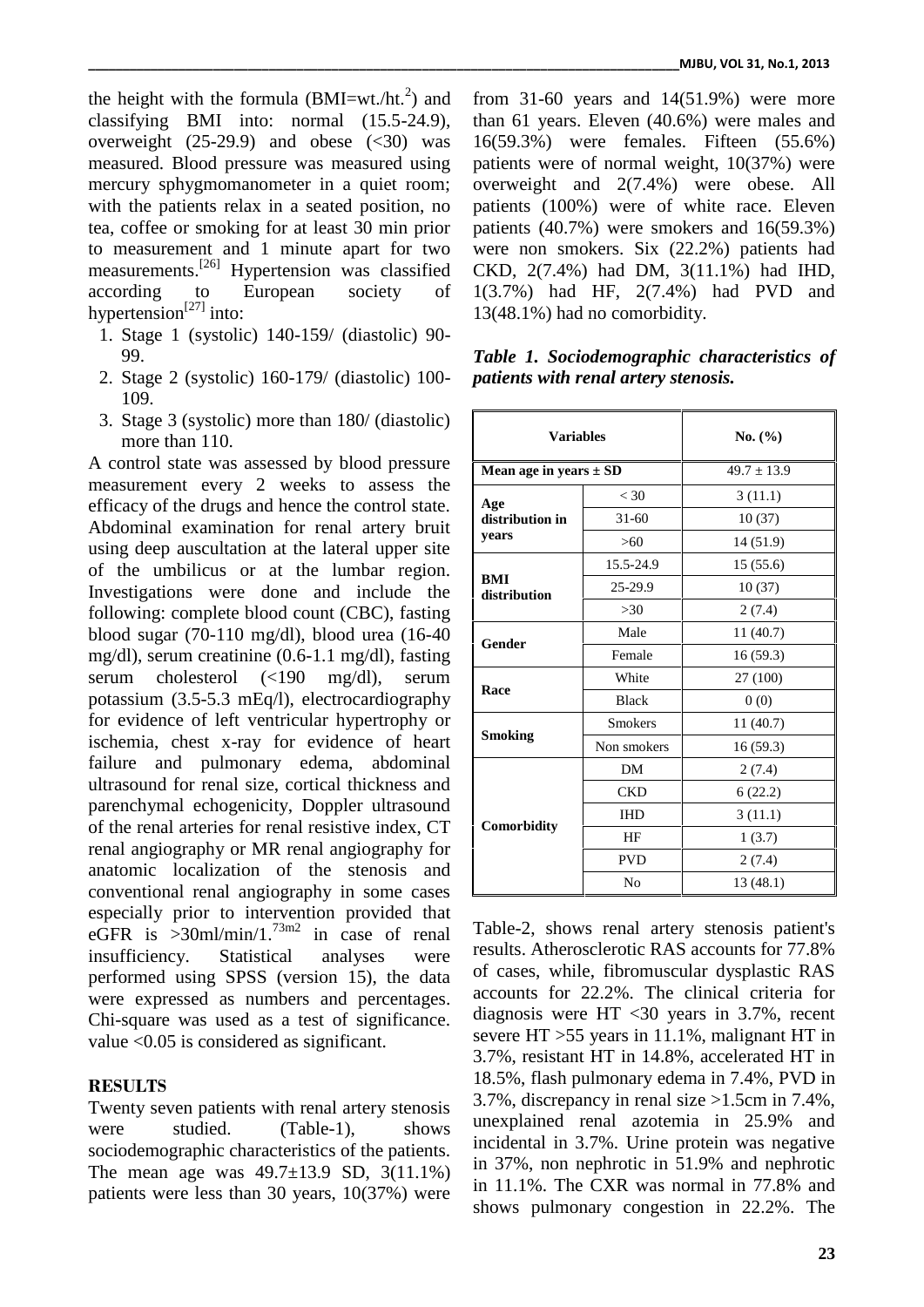ECG was normal in 55.6%, shows LVH in 40.7% and ischemia in 3.7%. The ultrasound shows small left kidney in 25.9%, small right kidney in 51.9% and bilateral small kidneys in 22.2%. The Doppler ultrasound was normal in 96.3% and abnormal in 3.7%. The MRA shows left proximal stenosis in 22.2%, right proximal stenosis in 33.3%, left distal stenosis in 3.7%, right distal stenosis in 18.5% and bilateral stenosis in 22.2%. The serum K+ was normal in 29.6% and low in 70.4%. The serum cholesterol was normal in 77.8% and high in 22.2%.

*Table 2. Findings in patients with renal artery stenosis.*

| <b>Variables</b>                |                                | No. $(\% )$ |
|---------------------------------|--------------------------------|-------------|
|                                 | Atherosclerotic                | 21 (77.8)   |
| Renal artery stenosis types     | <b>Fibomuscular dysplastic</b> | 6(22.2)     |
|                                 | $HT < 30$ years                | 1(3.7)      |
|                                 | Recent severe HT>55 years      | 3(11.1)     |
|                                 | Malignant HT                   | 1(3.7)      |
|                                 | <b>Resistant HT</b>            | 4(14.8)     |
|                                 | <b>Accelerated HT</b>          | 5(18.5)     |
| Clinical criteria for diagnosis | Flash pulmonary edema          | 2(7.4)      |
|                                 | <b>PVD</b>                     | 1(3.7)      |
|                                 | Renal size discrepancy>1.5cm   | 2(7.4)      |
|                                 | Unexplained renal azotemia     | 7(25.9)     |
|                                 | Incidental                     | 1(3.7)      |
|                                 | Negative                       | 10(37)      |
| Urine for protein               | Non-nephrotic                  | 14 (51.9)   |
|                                 | Nephrotic                      | 3(11.1)     |
| Chest x-ray findings (CXR)      | Normal                         | 21 (77.8)   |
|                                 | Pulmonary congestion           | 6(22.2)     |
|                                 | Normal                         | 15(55.6)    |
| <b>ECG</b> findings             | <b>LVH</b>                     | 11(40.7)    |
|                                 | Ischemia                       | 1(3.7)      |
|                                 | Left small kidney              | 7(25.9)     |
| <b>Ultrasound findings</b>      | Right small kidney             | 14 (51.9)   |
|                                 | <b>Bilateral small kidneys</b> | 6(22.2)     |
|                                 | Normal                         | 26 (96.3)   |
| Doppler ultrasound findings     | Renal artery stenosis          | 1(3.7)      |
|                                 | Left proximal stenosis         | 6(22.2)     |
|                                 | Right proximal stenosis        | 9(33.3)     |
| <b>MRA</b> findings             | Left distal stenosis           | 1(3.7)      |
|                                 | Right distal stenosis          | 5 (18.50)   |
|                                 | <b>Bilsteral stenosis</b>      | 6(22.2)     |
|                                 | Normal                         | 8(29.6)     |
| Serum K+                        | $_{\text{Low}}$                | 19 (70.4)   |
|                                 | Normal                         | 21(77.8)    |
| Serum cholesterol               | High                           | 6(22.2)     |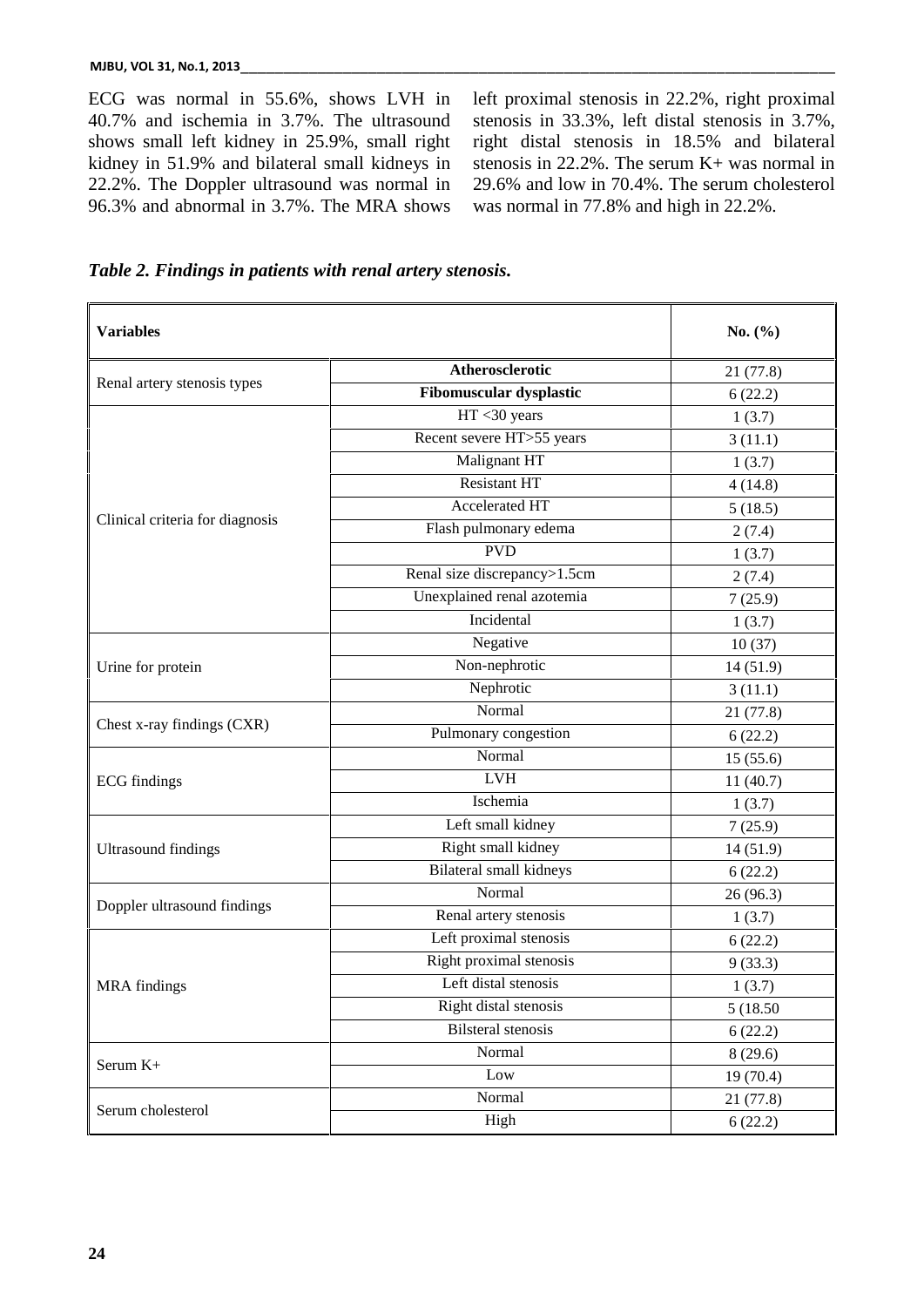Table-3, shows distribution of renal artery stenosis subtypes according to the age. In younger patients <30 years old, FMD type accounts for 100% of the cases. In 31-60 years old patients, the ARAS was more common than

FMD type 63.6 vs 36.4 respectively. In elderly patients more than 61 years old, the ARAS accounts for 100% of cases. The results were statistically significant.

| Age groups in years | <b>RAS</b> subtypes |             |              |
|---------------------|---------------------|-------------|--------------|
|                     | <b>FMD</b>          | <b>ARAS</b> | <b>Total</b> |
| $<$ 30              | $2(100\%)$          | $0(0.0\%)$  | $2(100\%)$   |
| $31-60$             | $4(36.4\%)$         | $7(63.6\%)$ | 11 (100%)    |
| >61                 | $0(0.0\%)$          | 14 (100%)   | 14 (100%)    |
| Total               | 6(22.2%)            | 21 (77.8%)  | 27 (100%)    |

|  |  |  |  | Table 3. Distribution of renal artery stenosis subtypes according to age. |  |
|--|--|--|--|---------------------------------------------------------------------------|--|
|  |  |  |  |                                                                           |  |

**Chi-square value 12.273 degree of freedom 2 P value 0.02**

Table-4, shows distribution of renal artery stenosis according to the gender. The ARAS 66.7%. was more common in female in 57.1%. The

FMD type was more common in female in The results were statistically insignificant (P value 0.675).

| Table 4. Distribution of renal artery stenosis subtypes according to gender. |  |
|------------------------------------------------------------------------------|--|
|------------------------------------------------------------------------------|--|

| <b>Gender</b> | <b>RAS</b> subtypes |              |              |
|---------------|---------------------|--------------|--------------|
|               | <b>FMD</b>          | <b>ARAS</b>  | <b>Total</b> |
| Male          | $2(33.3\%)$         | $9(42.9\%)$  | 11 (40.7%)   |
| Female        | 4(66.7)             | $12(57.1\%)$ | 16 (59.3%)   |
| Total         | $6(100\%)$          | 21 (100%)    | 27 (100%)    |

**Chi-square value 0.175 degree of freedom 1 P value 0.675**

### **DISCUSSION**

In the present study, the ARAS accounts for 77.8% and FMD type accounts for 22.2% of cases. In comparison to study done by Safian and Textor, where they reported that ARAS accounts for 90% and FMD type accounts for 10 % of cases.<sup>[28]</sup> Also, a study done by Slovut m and Olin, where they reported that FMD type accounted for 10% of cases.<sup>[29]</sup> FMD type is disa more common in younger age patients less than 30-year old in 100% of cases and ARAS type is more common in elderly more than 60-year old in 100% of cases. This is in agreement with a study done by Hansen and colleagues where they showed that the prevalence of ARAS increased with increasing age from 60 onward.<sup>[30]</sup> It is also in agreement with a study suggest done by Slovut and Olin, where they showed

that FMD type is more common in younger age patients from 15-50 years.<sup>[29]</sup> The FMD type was more common in females; this is in agreement to a study done by Estepa and colleagues where they showed that FMD type is more common in women. [15] The ARAS was common in males which is in disagreement with study done by Hansen and colleagues where they showed that ARAS is more common in male.<sup>[30]</sup> Both types of renovascular hypertension are more common in whites. This is in agreement to a study done by Svetkey and colleagues, where they showed that renovascular hypertension is more common in whites.<sup>[31]</sup> The most common clinical criteria suggestive for diagnosis were unexplained renal azotemia in 25.9%. This is in agreement with a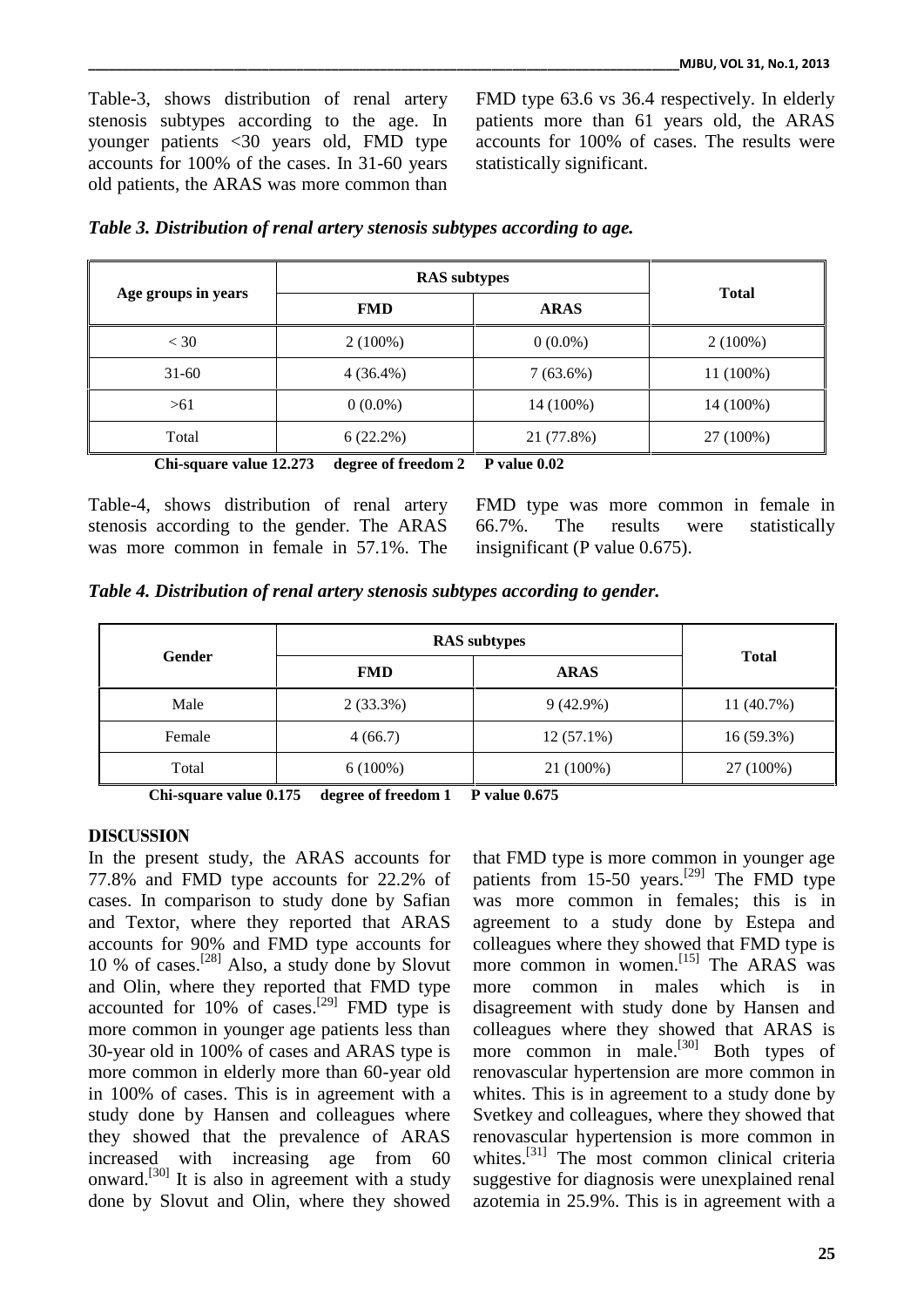study done by Wollenweber and colleagues where they showed that 27% of atherosclerotic renal artery stenosis eventually ended with  $\frac{hyp}{Z}$ . Ram progressive loss of renal function within 6 years.<sup>[32]</sup> Peripheral vascular disease was  $\overline{8}$ , V reported in 3.7% which is in disagreement with a study by Choudhri and colleagues where they showed that 24% of PVD patients have bilateral renal artery stenosis.<sup>[33]</sup> In resistant hypertension, 14.8% of patients had renal artery stenosis, which is comparable to a study done by Taler and colleagues where they showed that 20% of resistant hypertension had renovascular hypertension.<sup>[34]</sup> The prevalence of hypokalemia Th was 70.4% which is higher than what Maxwell showed in his cooperative study where, the prevalence of hypokalemia was  $16\%$ .<sup>[35]</sup> The  $11. M$ prevalence of proteinuria was 63% which higher than what Maxwell study who showed that 46% of patients with renovascualr hypertension had proteinuria.<sup>[35]</sup> The nephrotic range proteinuria 12. Sv was 11.1%; Dooci and colleagues showed that renovascular hypertension is occasionally associated with nephrotic range proteinuria.<sup>[36]</sup>

### **Conclusion**

A high index of suspicion for diagnosis of renal artery stenosis as a cause of hypertension should be suspected depending on certain clinical criteria. It is more common in whites and rare in blacks. The atherosclerotic type is more common and it is more common in the older age group. The fibromuscular type is more common in the younger age group. Right renal artery stenosis is more common than the left.

#### **REFERENCES**

- **1. Lewin A, Blaufox MD, Castle H. Apparent prevalence of curable hypertension in the hypertension detection and follow-up program. Arch Intern Med 1985; 145: 424.**
- **2. Textor SC, Lerman L. Renovascular hypertension and ischemic nephropathy. Am J Hypertens 2010; 23: 1159.**
- **3. Dubel GJ, Murphy TP. The role of percutaneous revascularization for renal artery stenosis. VascMed 2008; 13(2): 141-156.**
- **4. Kaatee R, Beek FJ, Verschuyl EJ, et al. Atherosclerotic renal artery stenosis: ostial or truncal? Radiology 1996; 199(3):637-640.**
- **5. Safian RD, Textor SC. Renal-artery stenosis. N Engl J Med 2001; 8, 3449(6): 431-442.**
- **6. Simon N, Franklin SS, Bleifer KH, Maxwell MH. Clinical characteristics of renovascular hypertension. JAMA 1972; 29, 220(9): 1209-1218.**
- **7. Renovascular** hypertension. **CurrOpinNephrolHypertens 1997; 6(6): 575-579.**
- **8. Vokonas PS, Kannel WB, Cupples LA. Epidemiology and risk ofhypertension in the elderly: the Framingham Study. J HypertensSuppl 1988; 6(1): 53-59.**
- **9. Harding MB, Smith LR, Himmelstein SI, et al. Renal artery stenosis: prevalence and associated risk factors in patients undergoing routine cardiac catheterization. J Am SocNephrol 1992; 2(11)1608-1616.**
- **10.Buller CE, Nogareda JG, Ramanathan K, et al. The profile of cardiac patients with renal artery stenosis. J Am CollCardiol 2004; 5, 43(9):1606- 1613.**
- **11.Miralles M, Corominas A, Cotillas J, Castro F, Clara A, Vidal-Barraquer F. Screening for carotid and renal artery stenoses in patients with aortoiliac disease. Ann VascSurg 1998; 12(1):17-22.**
- **12. Swartbol P, Parsson H, Thorvinger B, Norgren L. To what extent does peripheral vascular disease and hypertension predict renal artery stenosis? IntAngiol 1994; 13(2): 109-114.**
- **13. Dean RH, Kieffer RW, Smith BM, et al. Renovascular hypertension: anatomic and renal function changes during drug therapy. Arch Surg1981; 116(11):1408-1415.**
- **14.Tollefson DF, Ernst CB. Natural history of atherosclerotic renal artery stenosis associated with aortic disease. J VascSurg 1991;14(3): 327- 331.**
- **15. Estepa R, Gallego N, Orte L, et al. Renovascular hypertension in children. Scand J UrolNephrol 2001; 35: 388.**
- **16. Deal JE, Snell MF, Barratt TM, Dillon MJ. Renovascular disease in childhood. J pediatr 1992; 121: 378.**
- **17. Piercy KT, Hundley JC, Stafford JM, et al. Renovascular disease in children and adolescent. J vascSurg 2005; 41:973.**
- **18. Klow NE, Paulsen D, Vatne K, et al. Percutaneous transluminal renal artery angioplasty using the coaxial technique. Ten years of experience from 591 procedures in 419 patients. ActaRadiol 1998; 39:594.**
- **19. Krijnen P, Van Jaarsveld BC, Steyerberg EW, et al. A clinical prediction rule for renal artery stenosis. Ann Intern Med 1998; 129:705.**
- **20. Pascual A, Bush HS, Copley JB. Renal fibromuscular dysplasia in elderly persons. Am J Kidney Dis 2005; 45:e63.**
- **21. Luscher TF, Keller HM, Imhof HG, et al. Fibromuscular hyperplasia: extension of the disease and therapeutic outcome. Results of the University Hospital Zurich Cooperative study**